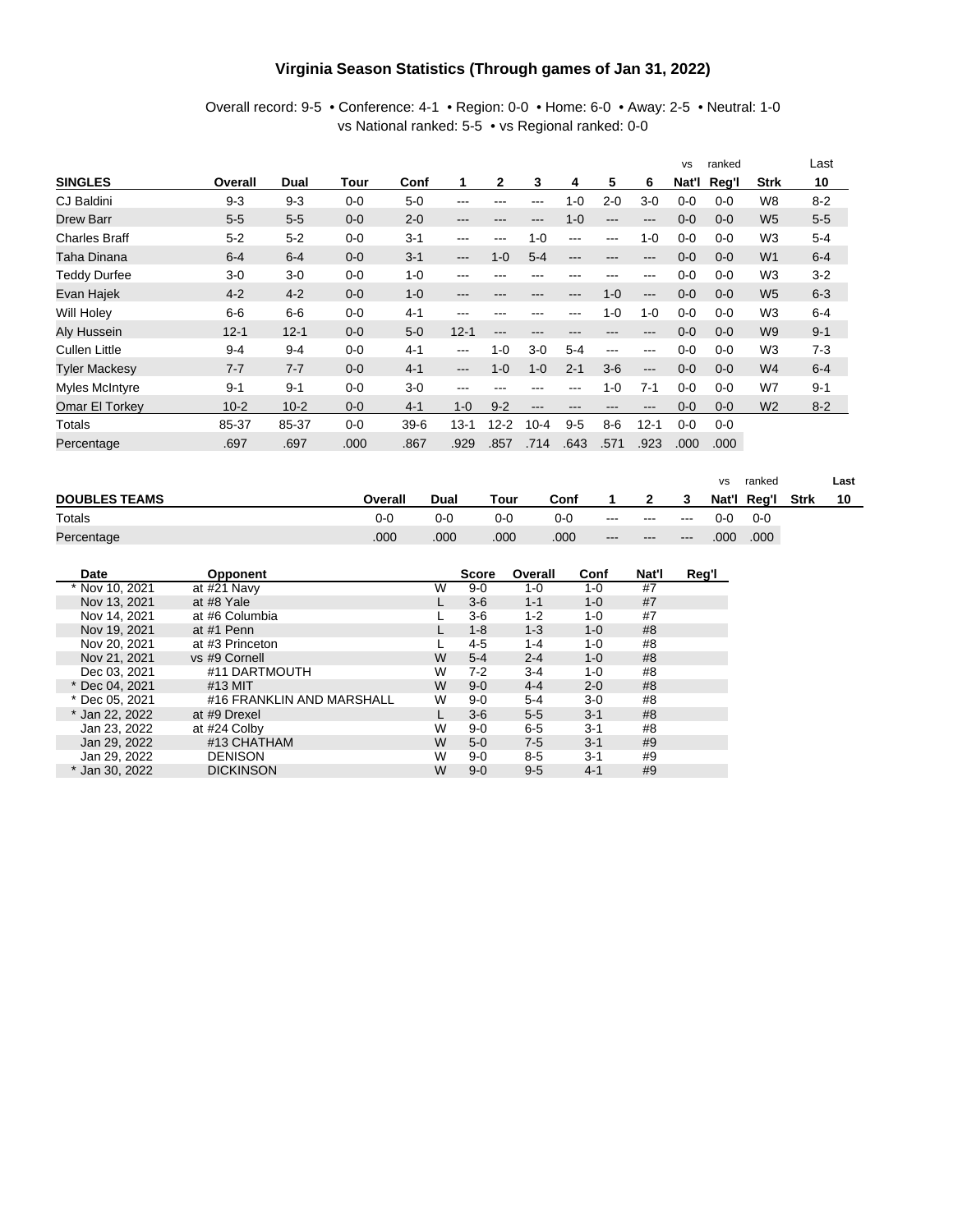## **Virginia Season Statistics (Through games of Jan 31, 2022)**

|                |         |       |         |         |          |                         |       | VS    | ranked  |
|----------------|---------|-------|---------|---------|----------|-------------------------|-------|-------|---------|
| <b>DOUBLES</b> | Overall | Dual  | Tour    | Conf    | $\sim$ 1 | $\overline{\mathbf{2}}$ |       | Nat'l | Reg'l   |
|                | 0-0     | $0-0$ | $0 - 0$ | $0 - 0$ | $--$     | $---$                   | $---$ | ი-ი   | $0 - 0$ |
| Percentage     | .000    | .000  | .000    | .000    | $---$    | $---$                   | $---$ | .000  | .000    |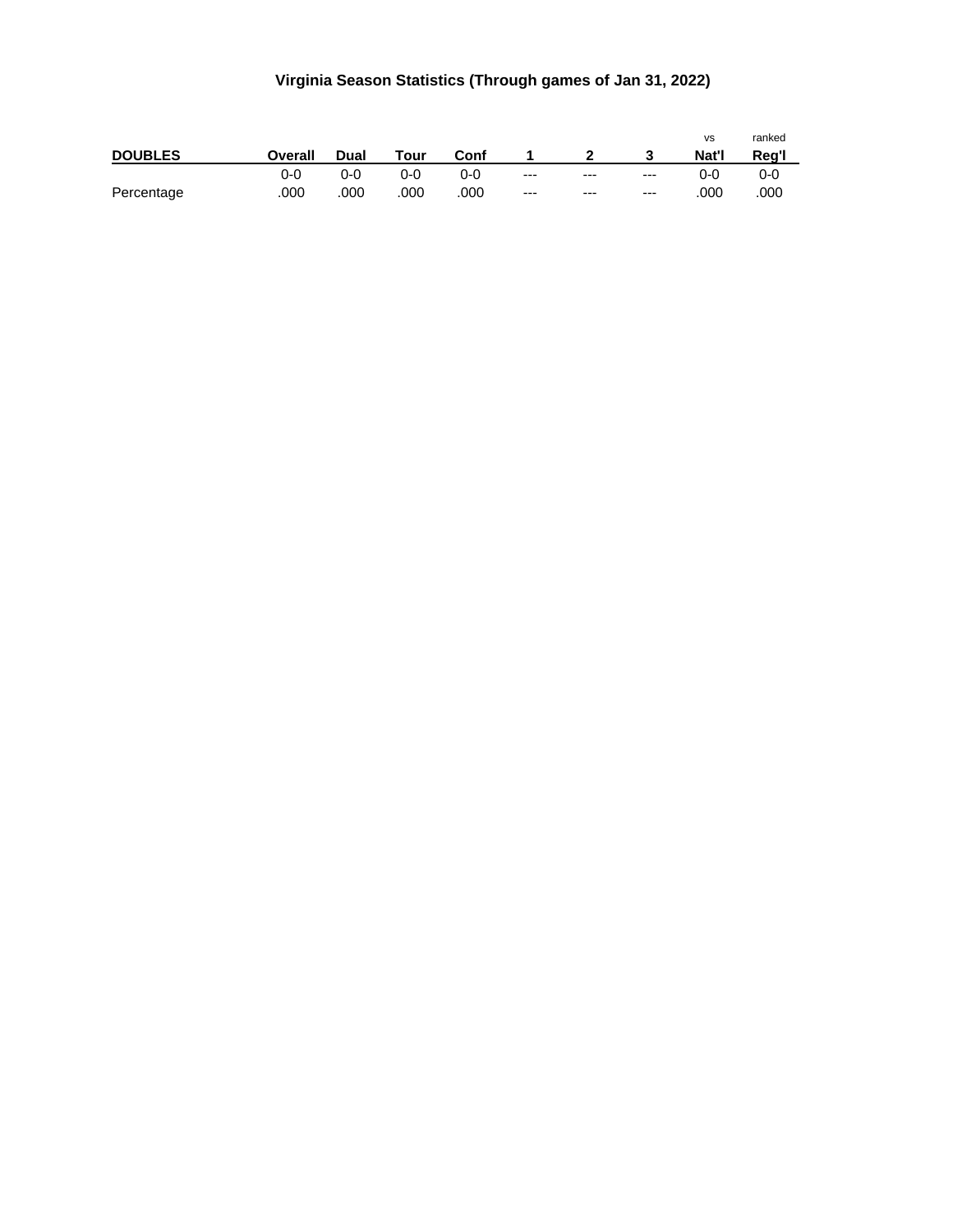#### **CJ Baldini**

|         | <b>SINGLES</b>             | <b>Team/School</b>        | Pos Opponent (Rank Nat/Req) | <b>Singles score</b> |
|---------|----------------------------|---------------------------|-----------------------------|----------------------|
|         | Nov 21, 2021 vs #9 Cornell |                           | 6 Shreemann Raghavan        | Won 11-7, 11-5, 11-7 |
| $\star$ | Dec 05, 2021               | #16 Franklin and Marshall | 6 Michael Tallentire        | Won 11-6, 11-6, 11-5 |
| $\star$ | Jan 22, 2022 at #9 Drexel  |                           | 6 Matthew Lucente           | Won 11-7, 11-3, 11-2 |
|         | Jan 23, 2022 at #24 Colby  |                           | 5 Rintaro Yamamoto          | Won 11-4, 11-4, 11-6 |
|         | Jan 29, 2022               | Denison                   | 4 Mario Reifschneider       | Won 11-5, 11-7, 11-5 |
| $\star$ | Jan 30, 2022               | <b>Dickinson</b>          | 5 Osuman Imoro              | Won 11-5, 11-5, 11-9 |
|         |                            |                           |                             |                      |

| DOUBLES Team/School<br>Pos Opponent (Rank Nat/Reg) | Doubles score/partner |
|----------------------------------------------------|-----------------------|
|----------------------------------------------------|-----------------------|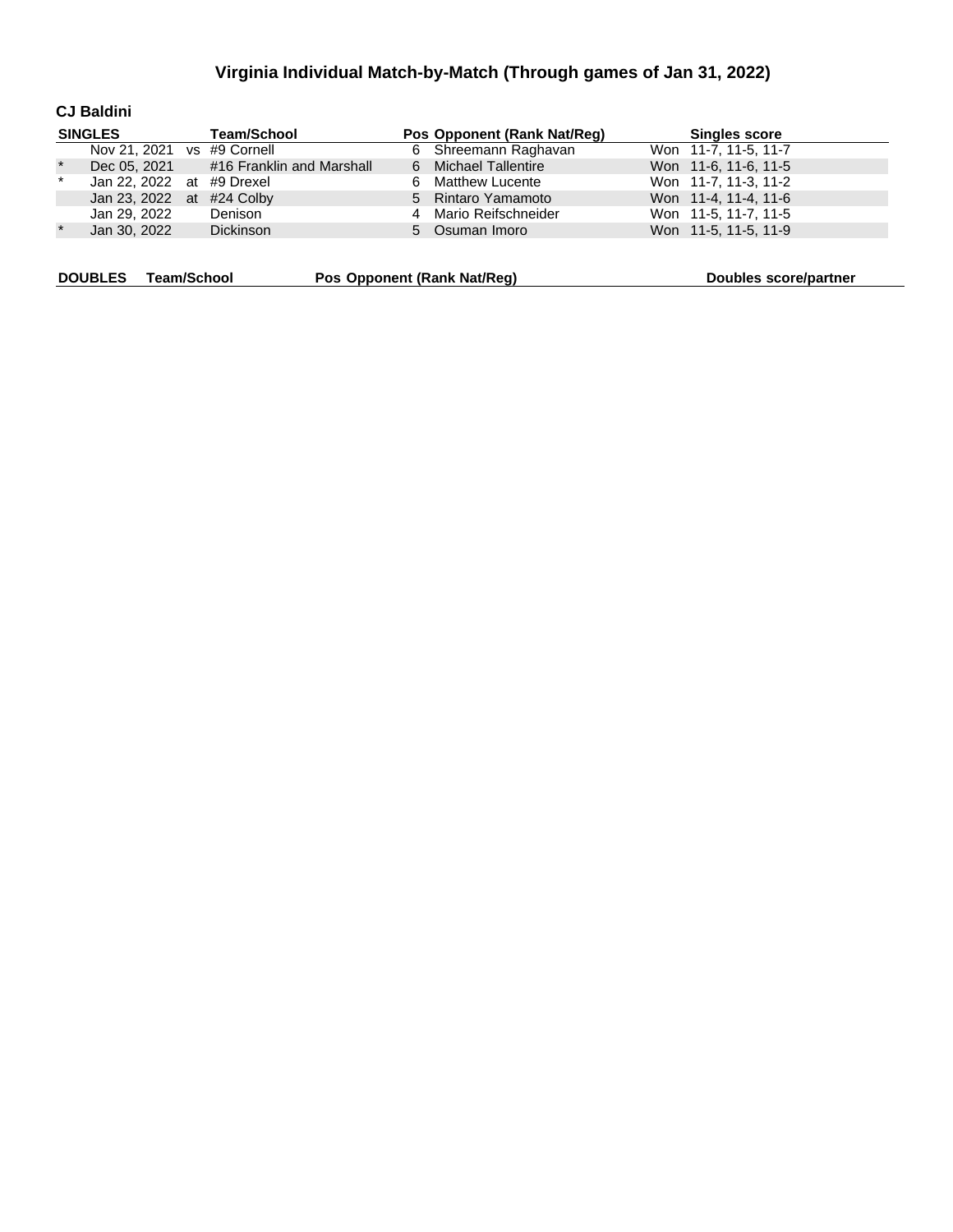| <b>Drew Barr</b> |             |                             |                                   |  |
|------------------|-------------|-----------------------------|-----------------------------------|--|
| <b>SINGLES</b>   | Team/School | Pos Opponent (Rank Nat/Req) | <b>Singles score</b>              |  |
| Jan 29, 2022     | #13 Chatham | Alaaeldin Abdelkhali        | Won 12-10, 9-11, 11-4, 6-11, 11-6 |  |
| <b>DOUBLES</b>   | Team/School | Pos Opponent (Rank Nat/Req) | Doubles score/partner             |  |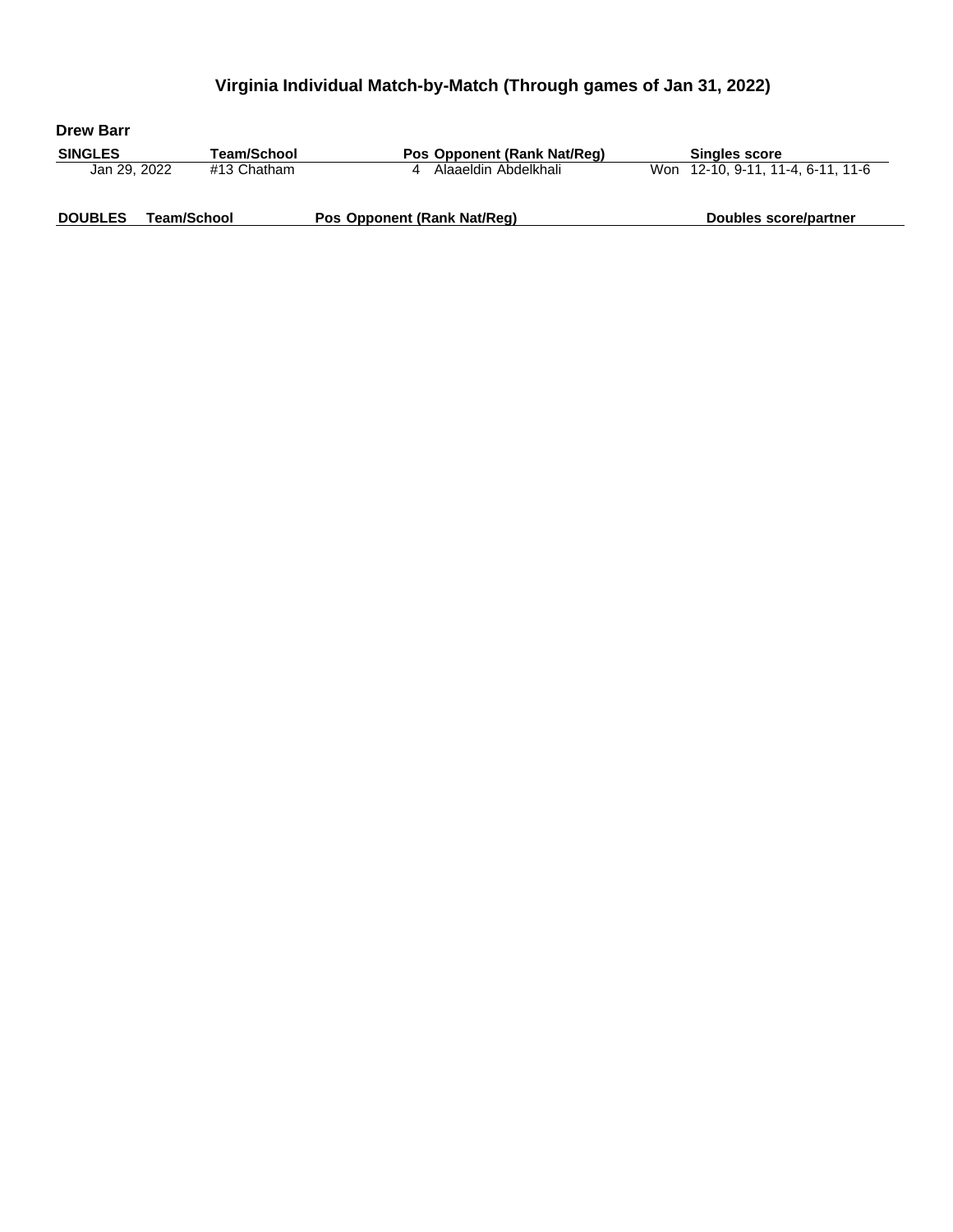| <b>Charles Braff</b> |             |                             |                      |  |  |  |  |  |  |  |
|----------------------|-------------|-----------------------------|----------------------|--|--|--|--|--|--|--|
| <b>SINGLES</b>       | Team/School | Pos Opponent (Rank Nat/Req) | <b>Singles score</b> |  |  |  |  |  |  |  |
| Jan 29, 2022         | #13 Chatham | Haidar Jafry                | Won 11-7, 11-5, 11-9 |  |  |  |  |  |  |  |
| Jan 29, 2022         | Denison     | Michael Chin lee<br>հ․      | Won 11-1, 11-2, 11-4 |  |  |  |  |  |  |  |
|                      |             |                             |                      |  |  |  |  |  |  |  |
|                      |             |                             |                      |  |  |  |  |  |  |  |

| <b>DOUBLES</b> | Team/School | Pos Opponent (Rank Nat/Reg) | Doubles score/partner |
|----------------|-------------|-----------------------------|-----------------------|
|                |             |                             |                       |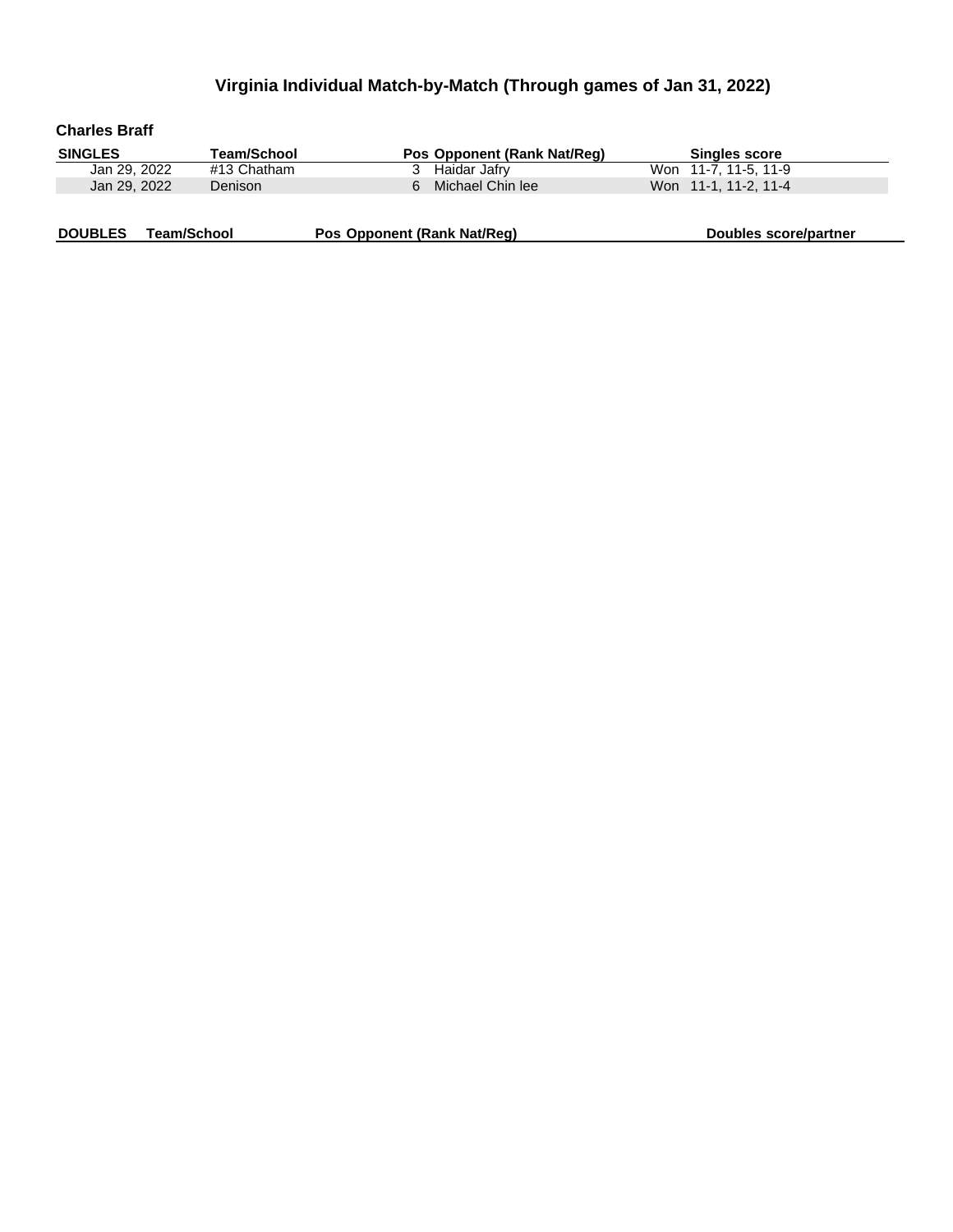#### **Taha Dinana**

|         | <b>SINGLES</b>            |  | <b>Team/School</b>           |   | Pos Opponent (Rank Nat/Reg) |  | <b>Singles score</b>               |  |  |  |
|---------|---------------------------|--|------------------------------|---|-----------------------------|--|------------------------------------|--|--|--|
|         | Nov 10, 2021 at #21 Navy  |  |                              | 3 | Matt Wang                   |  | Won 11-0, 11-6, 12-14, 11-8        |  |  |  |
|         | Nov 13, 2021 at #8 Yale   |  |                              |   | 3 Siow Yee Xian             |  | Lost 13-11, 8-11, 11-9, 6-11, 6-11 |  |  |  |
|         | Nov 14, 2021              |  | at #6 Columbia               |   | James Wyatt                 |  | Lost 11-9, 11-5, 10-12, 6-11, 7-11 |  |  |  |
|         | Nov 19, 2021              |  | at #1 Penn                   |   | 3 James Flynn               |  | Lost 9-11, 5-11, 5-11              |  |  |  |
|         |                           |  | Nov 20, 2021 at #3 Princeton |   | Karim Elbarbary             |  | Won 8-11, 11-5, 11-5, 11-4         |  |  |  |
|         | Dec 03, 2021              |  | #11 Dartmouth                |   | 3 Saam Supattapone          |  | Won 15-13, 11-7, 11-6              |  |  |  |
| $\ast$  | Dec 04, 2021              |  | #13 MIT                      |   | Eli Kramer                  |  | Won 11-5, 11-4, 11-5               |  |  |  |
| $\star$ | Dec 05, 2021              |  | #16 Franklin and Marshall    | 3 | Thomas Fournaris            |  | Won 11-0, 10-2, retired            |  |  |  |
| $\ast$  | Jan 22, 2022 at #9 Drexel |  |                              |   | Haris Qasim                 |  | Lost 9-11, 2-11, 7-11              |  |  |  |
|         | Jan 23, 2022 at #24 Colby |  |                              |   | 2 Jonathan Sosa             |  | Won 11-4, 11-5, 11-3               |  |  |  |
|         |                           |  |                              |   |                             |  |                                    |  |  |  |
|         | <b>DOUBLES</b>            |  | <b>Team/School</b>           |   | Pos Opponent (Rank Nat/Req) |  | Doubles score/partner              |  |  |  |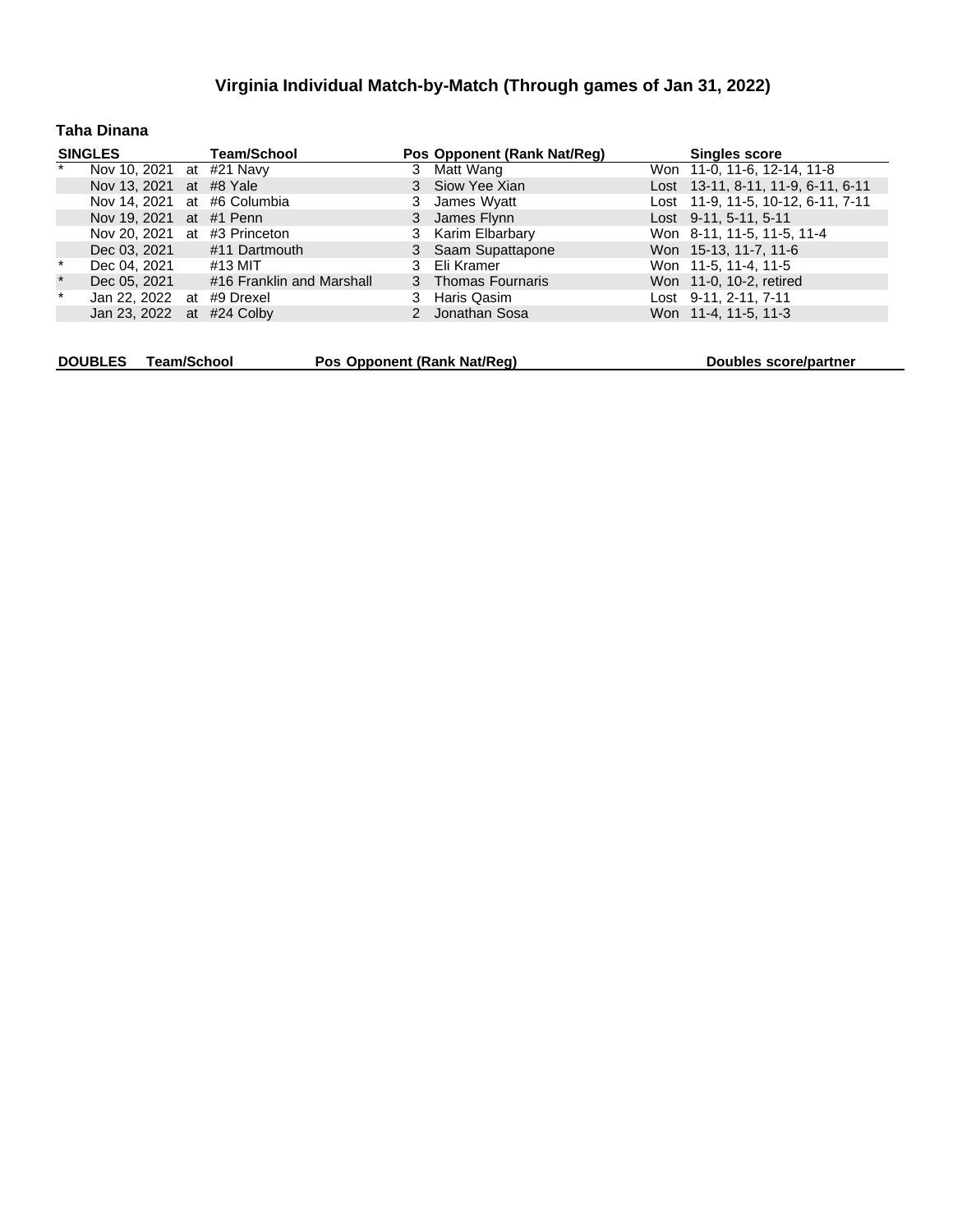**Teddy Durfee SINGLES Team/School Pos Opponent (Rank Nat/Reg) Singles score DOUBLES Team/School <b>Pos Opponent** (Rank Nat/Reg) **Doubles** score/partner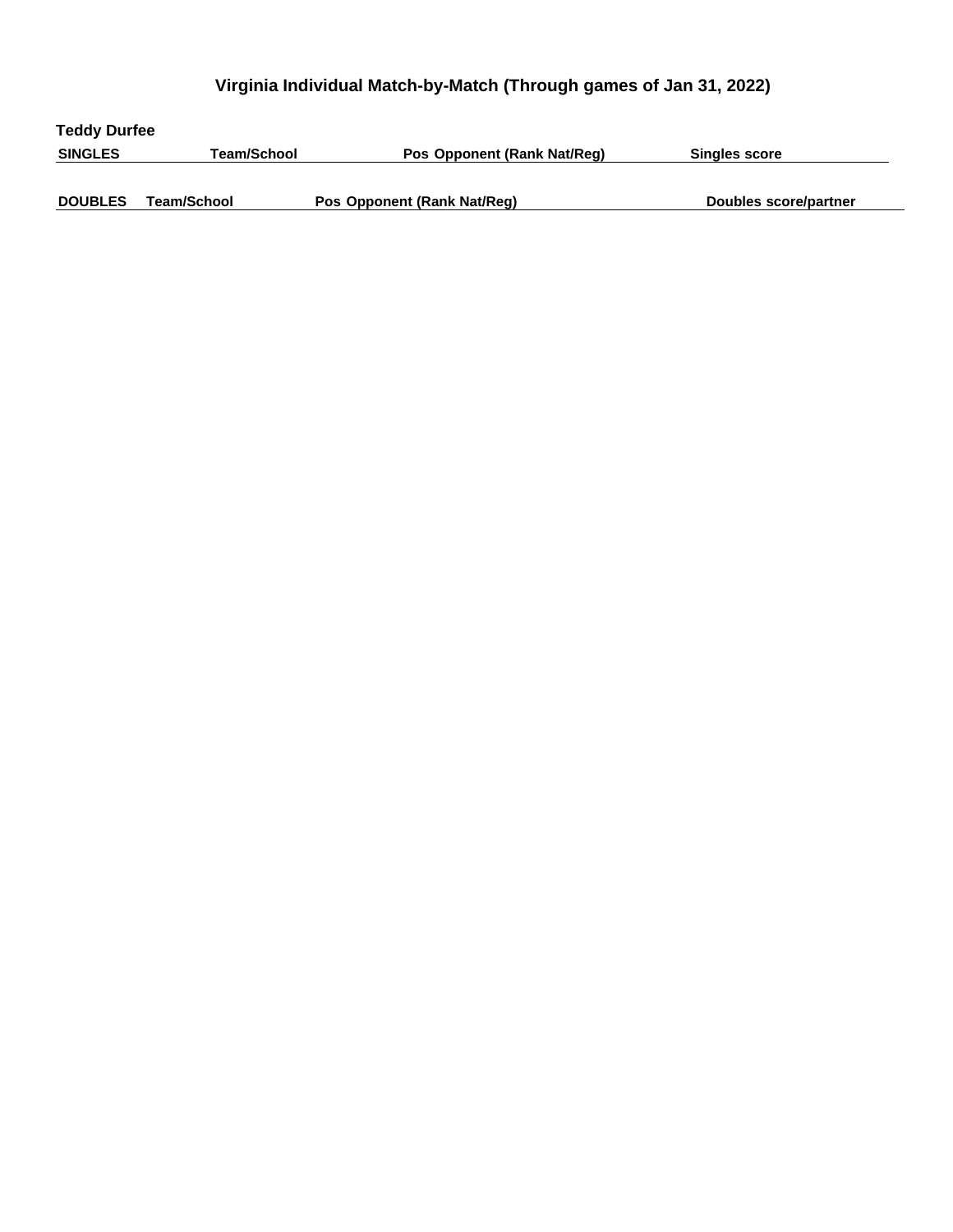| Evan Hajek     |             |                             |                       |  |  |  |  |  |  |  |  |
|----------------|-------------|-----------------------------|-----------------------|--|--|--|--|--|--|--|--|
| <b>SINGLES</b> | Team/School | Pos Opponent (Rank Nat/Reg) | <b>Singles score</b>  |  |  |  |  |  |  |  |  |
| Jan 29, 2022   | #13 Chatham | Vinicius Muniz              | Won 11-3, 11-3, 11-2  |  |  |  |  |  |  |  |  |
| <b>DOUBLES</b> | Team/School | Pos Opponent (Rank Nat/Reg) | Doubles score/partner |  |  |  |  |  |  |  |  |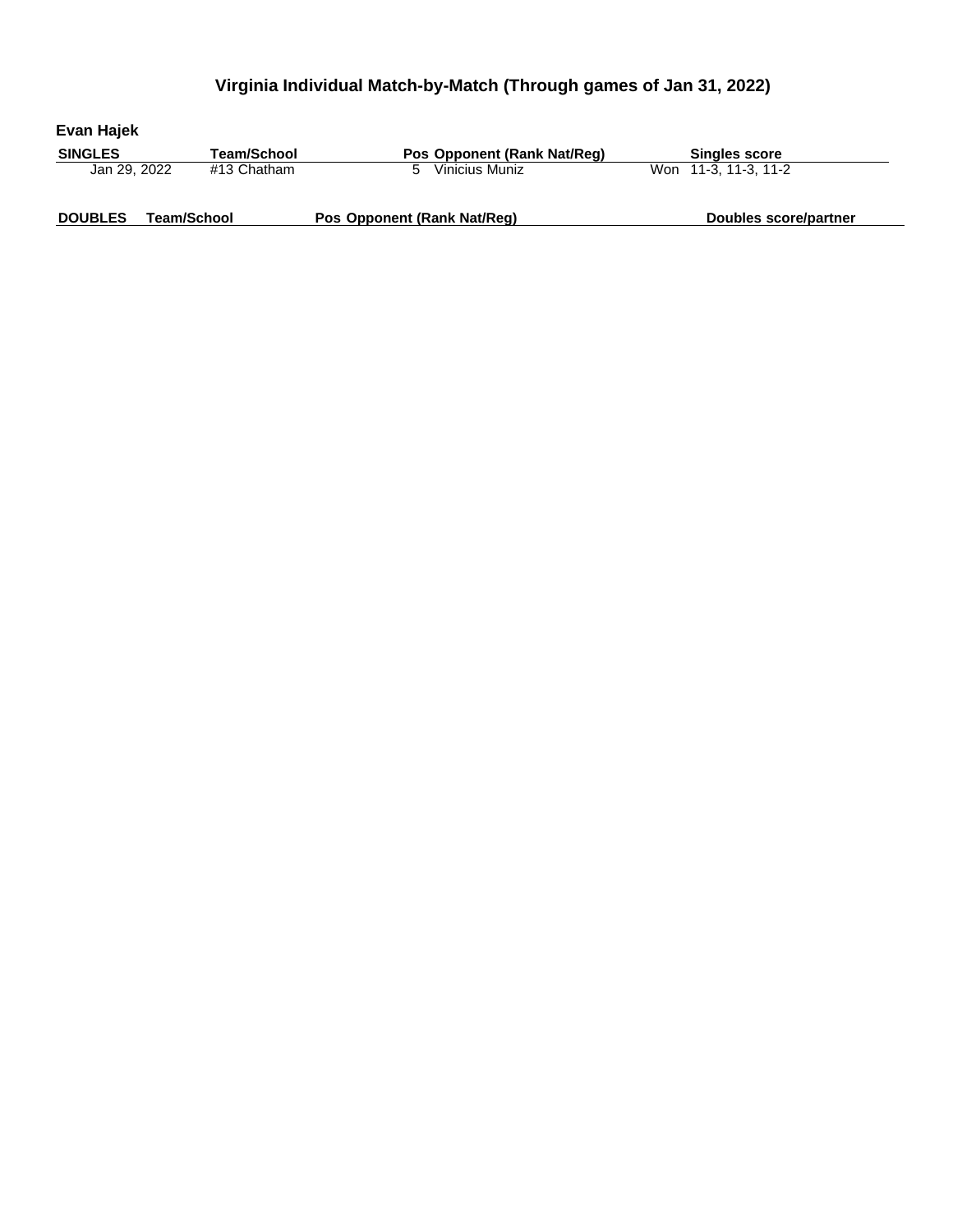|         | <b>Will Holey</b> |                  |                             |                      |  |  |  |  |  |  |  |
|---------|-------------------|------------------|-----------------------------|----------------------|--|--|--|--|--|--|--|
|         | <b>SINGLES</b>    | Team/School      | Pos Opponent (Rank Nat/Req) | <b>Singles score</b> |  |  |  |  |  |  |  |
|         | Jan 29, 2022      | Denison          | 5 J.V. Barbosa Gomes        | Won 11-3, 11-5, 11-5 |  |  |  |  |  |  |  |
| $\star$ | Jan 30, 2022      | <b>Dickinson</b> | Aidan Ray<br>6.             | Won 11-6, 11-2, 11-4 |  |  |  |  |  |  |  |
|         |                   |                  |                             |                      |  |  |  |  |  |  |  |

|  | <b>DOUBLES</b> | Team/School | Pos Opponent (Rank Nat/Reg) | Doubles score/partner |
|--|----------------|-------------|-----------------------------|-----------------------|
|--|----------------|-------------|-----------------------------|-----------------------|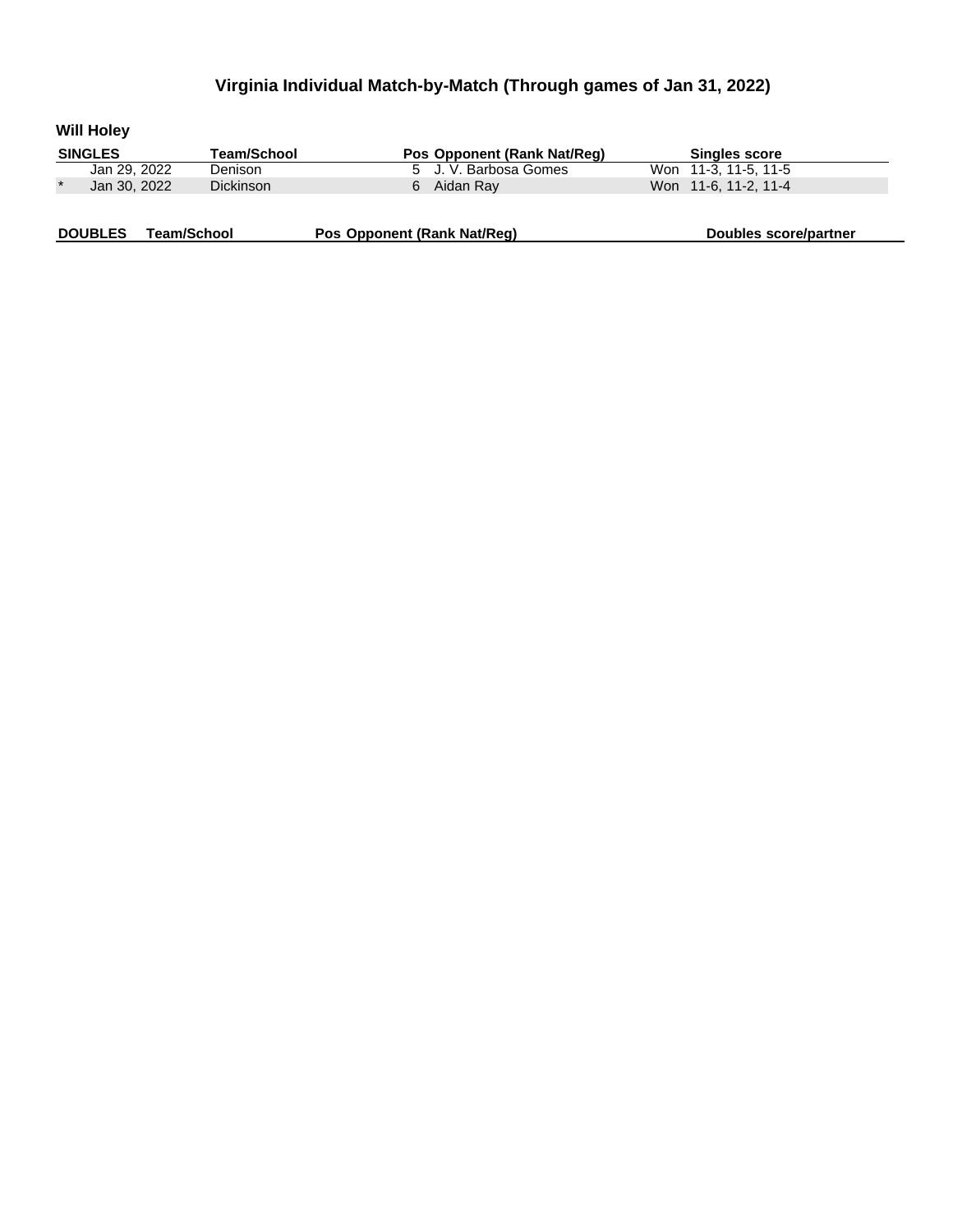### **Aly Hussein**

| <b>SINGLES</b> |                              | <b>Team/School</b>        |  | Pos Opponent (Rank Nat/Reg) |  | <b>Singles score</b>             |  |
|----------------|------------------------------|---------------------------|--|-----------------------------|--|----------------------------------|--|
|                | Nov 10, 2021 at #21 Navy     |                           |  | Millen Randell              |  | Won 11-1, 11-3, 11-6             |  |
|                | Nov 13, 2021 at #8 Yale      |                           |  | <b>Harrison Gill</b>        |  | Won 11-8, 11-2, 11-2             |  |
|                | Nov 14, 2021                 | at #6 Columbia            |  | Velavan Senthilkumar        |  | Won 11-7, 11-5, 11-7             |  |
|                | Nov 19, 2021 at #1 Penn      |                           |  | <b>Andrew Dougals</b>       |  | Lost 8-11, 5-11, 17-15, 11-13    |  |
|                | Nov 20, 2021 at #3 Princeton |                           |  | Youssef Ibrahim             |  | Won 11-9, 11-1, 6-11, 8-11, 11-8 |  |
|                | Nov 21, 2021 vs #9 Cornell   |                           |  | Veer Chotrani               |  | Won 8-11, 7-11, 11-3, 11-9, 11-3 |  |
|                | Dec 03, 2021                 | #11 Dartmouth             |  | James Bell                  |  | Won 13-15, 11-3, 11-6, 11-6      |  |
| $\star$        | Dec 04, 2021                 | #13 MIT                   |  | Aman Sanger                 |  | Won 11-5, 11-6, 11-7             |  |
| $\ast$         | Dec 05, 2021                 | #16 Franklin and Marshall |  | Petr Nohel                  |  | Won 11-8, 11-6, 11-2             |  |
| $\star$        | Jan 22, 2022 at #9 Drexel    |                           |  | Lucas Rousselet             |  | Won 11-4, 11-6, 11-3             |  |
|                | Jan 23, 2022 at #24 Colby    |                           |  | Dylan Tymkiw                |  | Won 11-6, 11-5, 11-5             |  |
|                | Jan 29, 2022                 | Denison                   |  | Abdallah Bekhiet            |  | Won 11-5, 11-7, 11-6             |  |
|                | Jan 30, 2022                 | <b>Dickinson</b>          |  | Nicolas Serna               |  | Won 11-5, 11-3, 11-2             |  |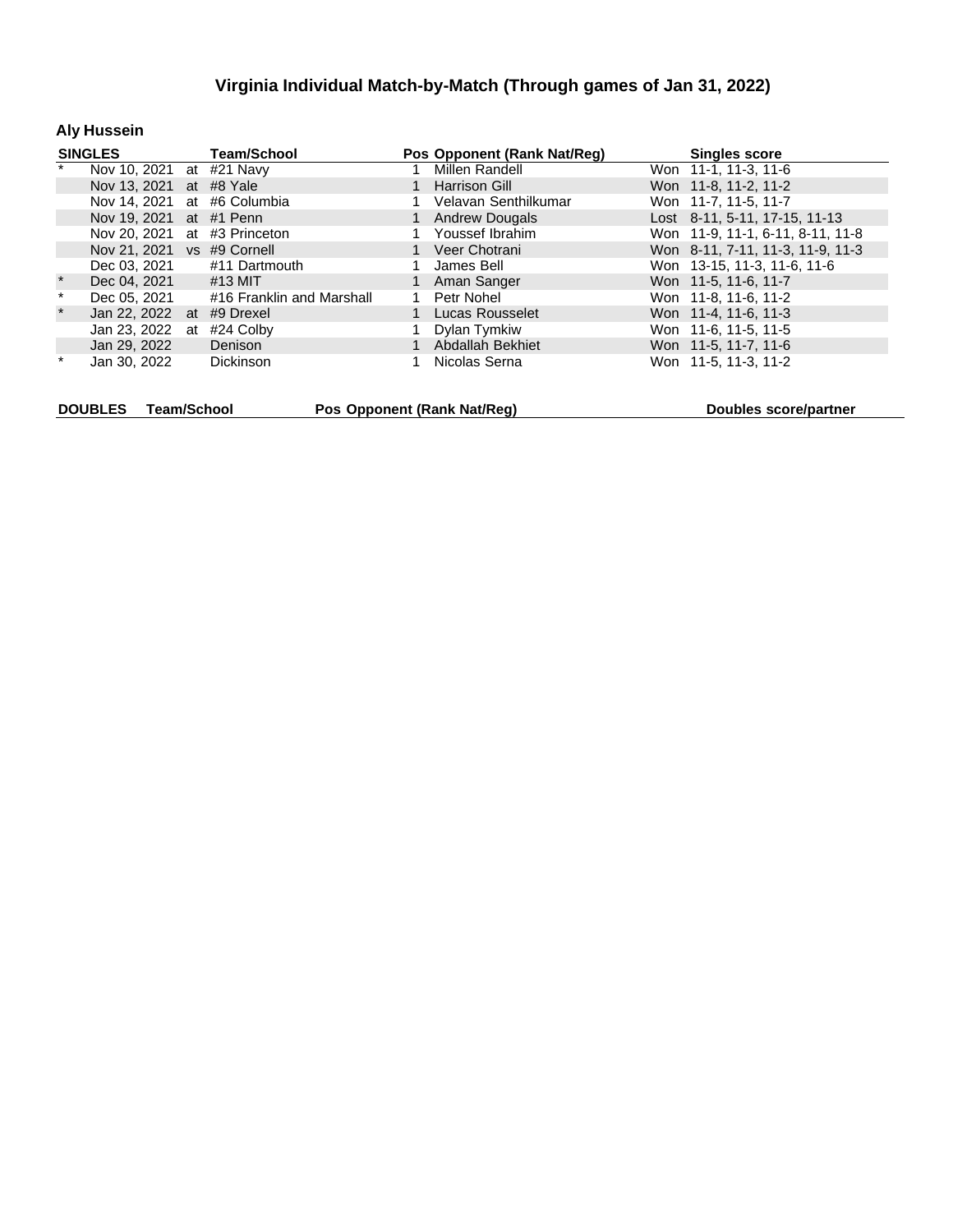#### **Cullen Little**

| <b>SINGLES</b> |                              | <b>Team/School</b>        |   | Pos Opponent (Rank Nat/Reg) | <b>Singles score</b>         |
|----------------|------------------------------|---------------------------|---|-----------------------------|------------------------------|
|                | Nov 10, 2021 at #21 Navy     |                           |   | 4 Henry Sparkman            | Won 13-11, 11-6, 11-3        |
|                | Nov 13, 2021 at #8 Yale      |                           |   | 4 Maxwell Orr               | Lost 7-11, 2-11, 6-11        |
|                | Nov 14, 2021                 | at #6 Columbia            |   | 4 Chaitanya Shah            | Won 11-9, 11-4, 11-9         |
|                | Nov 19, 2021 at #1 Penn      |                           |   | 4 Nicholas Spizzirri        | Lost 5-11, 1-11, 5-11        |
|                | Nov 20, 2021 at #3 Princeton |                           |   | Thomas Rosini               | Lost 9-11, 6-11, 11-13       |
|                | Nov 21, 2021 vs #9 Cornell   |                           |   | 3 Arnaav Sareen             | Won 10-12, 11-3, 17-15, 11-2 |
|                | Dec 03, 2021                 | #11 Dartmouth             |   | Tucker Martino              | Won 11-5, 11-7, 11-6         |
|                | Dec 04, 2021                 | #13 MIT                   |   | 4 Nikhil Kakarla            | Won 11-8, 11-6, 11-6         |
| $\ast$         | Dec 05, 2021                 | #16 Franklin and Marshall | 4 | Teddy Eill                  | Won 11-5, 11-7, 11-9         |
| $\star$        | Jan 22, 2022 at #9 Drexel    |                           |   | 4 Fritiof Jacobsson         | Lost 6-11, 8-11, 11-8, 8-11  |
|                | Jan 23, 2022 at              | #24 Colbv                 |   | 3 Adrian Castillo           | Won 11-7, 11-8, 11-4         |
|                | Jan 29, 2022                 | Denison                   |   | 2 Tarun Mammen              | Won 11-9, 11-6, 11-3         |
|                | Jan 30, 2022                 | <b>Dickinson</b>          |   | Mark Naguib                 | Won 12-10, 11-3, 11-7        |
|                |                              |                           |   |                             |                              |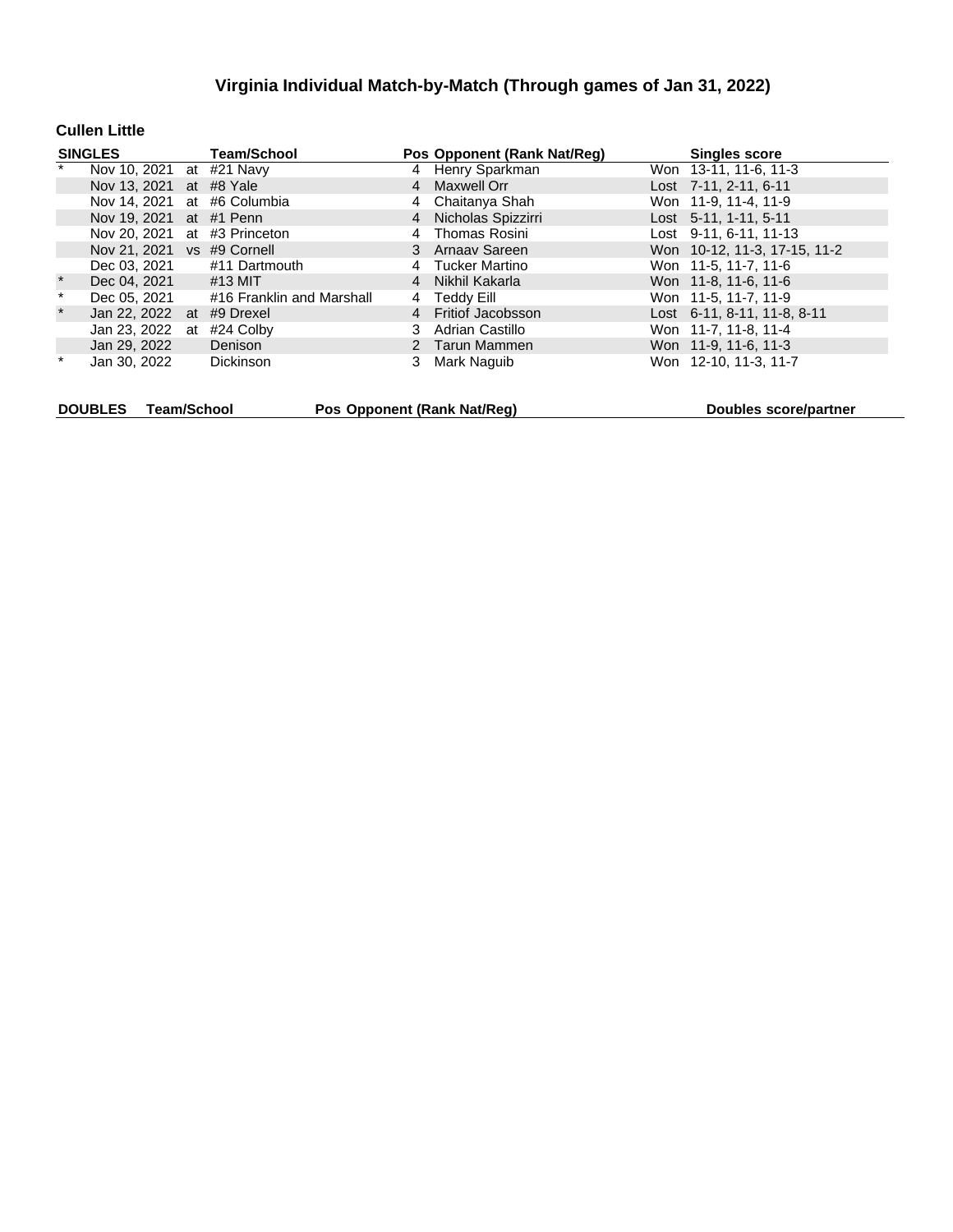### **Tyler Mackesy**

| <b>SINGLES</b> |                              | <b>Team/School</b>         |  | Pos Opponent (Rank Nat/Reg) |  | <b>Singles score</b>         |  |
|----------------|------------------------------|----------------------------|--|-----------------------------|--|------------------------------|--|
|                | Nov 10, 2021 at #21 Navy     |                            |  | 5 Ben Korn                  |  | Won 8-11, 11-9, 11-5, 11-5   |  |
|                | Nov 13, 2021 at #8 Yale      |                            |  | 5 Brian Leonard             |  | Lost 5-11, 10-12, 3-11       |  |
|                | Nov 14, 2021 at #6 Columbia  |                            |  | 5 Harold Castiaux           |  | Lost 6-11, 9-11, 2-11        |  |
|                | Nov 19, 2021 at #1 Penn      |                            |  | 5 Dillon Huang              |  | Lost 4-11, 3-11, 4-11        |  |
|                | Nov 20, 2021 at #3 Princeton |                            |  | 5 Cole Becker               |  | Lost 4-11, 13-11, 6-11, 3-11 |  |
|                | Nov 21, 2021 vs #9 Cornell   |                            |  | 4 Charles Culhane           |  | Lost 9-11, 7-11, 3-11        |  |
|                |                              | Dec 03. 2021 #11 Dartmouth |  | 5 Christian Shah            |  | Lost 10-12, 6-11, 11-2, 7-11 |  |
| $\pmb{\ast}$   | Dec 04, 2021                 | $#13$ MIT                  |  | 5 William Wu                |  | Won 11-3, 11-5, 9-11, 11-5   |  |
| $\ast$         | Dec 05, 2021                 | #16 Franklin and Marshall  |  | 5 Jordan Sprecher           |  | Won 11-7, 11-3, 11-6         |  |
| $\star$        | Jan 22, 2022 at #9 Drexel    |                            |  | 5 Dylan Kachur              |  | Lost 2-11, 3-11, 7-11        |  |
|                | Jan 23, 2022 at              | #24 Colby                  |  | 4 Alex Spafford             |  | Won 11-1, 13-11, 13-11       |  |
|                | Jan 29, 2022                 | #13 Chatham                |  | 2 Mohamed Sadek             |  | Won 11-5, 11-9, 5-11, 11-3   |  |
|                | Jan 29, 2022                 | Denison                    |  | Lucas Piller                |  | Won 11-2, 11-4, 11-6         |  |
| $\ast$         | Jan 30, 2022                 | <b>Dickinson</b>           |  | Kobe Fleming                |  | Won 11-3, 15-13, 11-4        |  |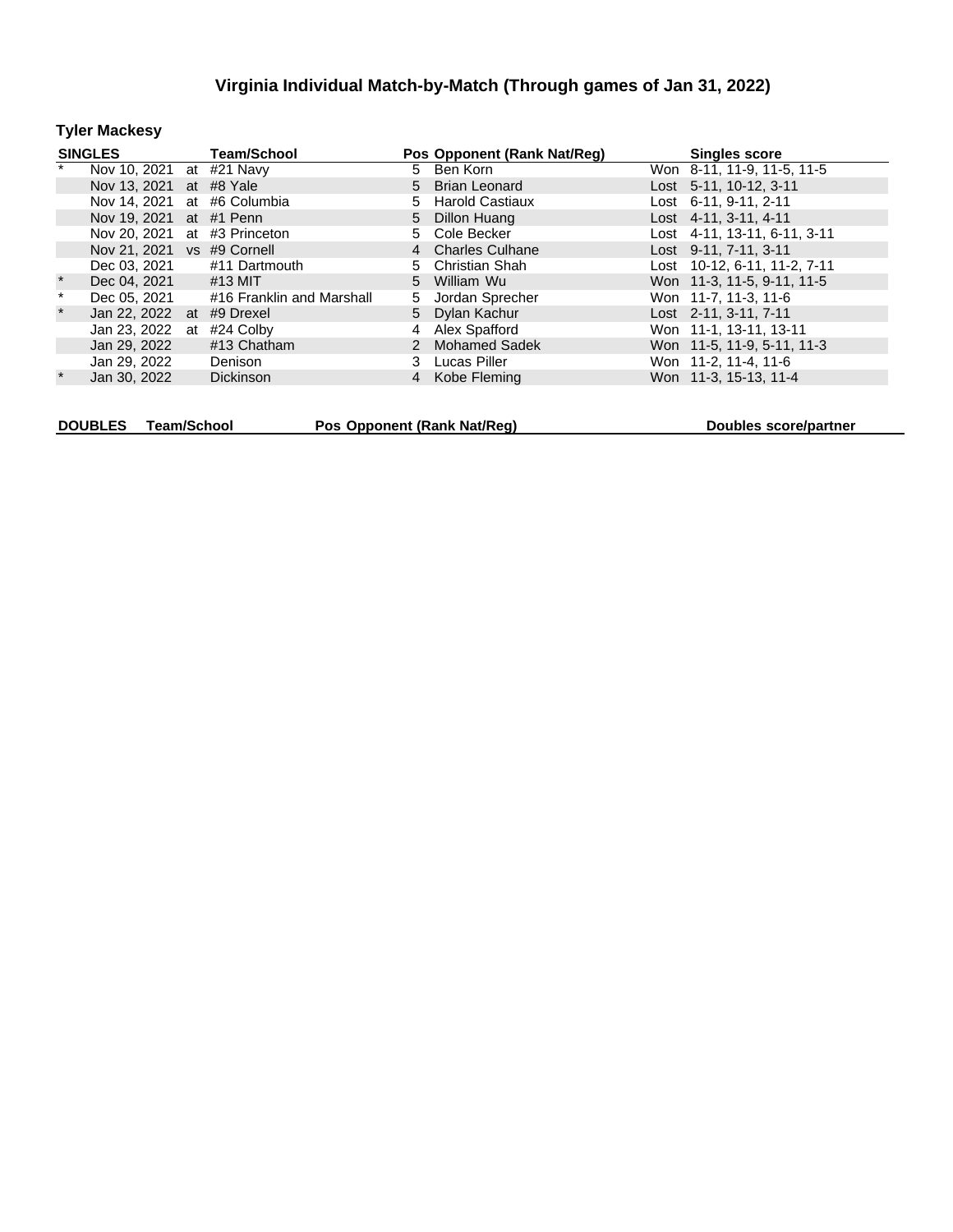#### **Myles McIntyre**

| <b>SINGLES</b><br><b>Team/School</b> | Pos Opponent (Rank Nat/Reg) | <b>Singles score</b>               |  |  |  |  |  |  |
|--------------------------------------|-----------------------------|------------------------------------|--|--|--|--|--|--|
| Nov 10, 2021 at #21 Navy             | Lucas Spiro<br>6            | Won 11-4, 11-5, 11-5               |  |  |  |  |  |  |
| Nov 13, 2021 at #8 Yale              | 6 Jed Burde                 | Won 11-4, 6-11, 9-11, 14-12, 11-8  |  |  |  |  |  |  |
| Nov 14, 2021 at #6 Columbia          | Adam Goad<br>6.             | Lost 11-9, 11-13, 8-11, 11-6, 6-11 |  |  |  |  |  |  |
| Nov 19, 2021 at #1 Penn              | Yash Bhargava<br>6          | Won 11-9, 6-11, 8-11, 13-11, 11-6  |  |  |  |  |  |  |
| Nov 20, 2021 at #3 Princeton         | Duncan Joyce<br>6           | Won 11-8, 11-7, 11-9               |  |  |  |  |  |  |
| Nov 21, 2021 vs #9 Cornell           | 5 Nicholas Errington        | Won 11-7, 11-8, 11-9               |  |  |  |  |  |  |
| #11 Dartmouth<br>Dec 03, 2021        | Mac Aube<br>6.              | Won 11-9, 9-11, 8-11, 11-8, 11-9   |  |  |  |  |  |  |
| $\star$<br>Dec 04, 2021<br>$#13$ MIT | 6 Collin Wen                | Won 11-5, 11-8, 11-6               |  |  |  |  |  |  |
| Jan 23, 2022 at #24 Colby            | Duda Voldman<br>6.          | Won 11-2, 11-2, 11-4               |  |  |  |  |  |  |
|                                      |                             |                                    |  |  |  |  |  |  |
| <b>DOUBLES</b><br><b>Team/School</b> | Pos Opponent (Rank Nat/Req) | Doubles score/partner              |  |  |  |  |  |  |